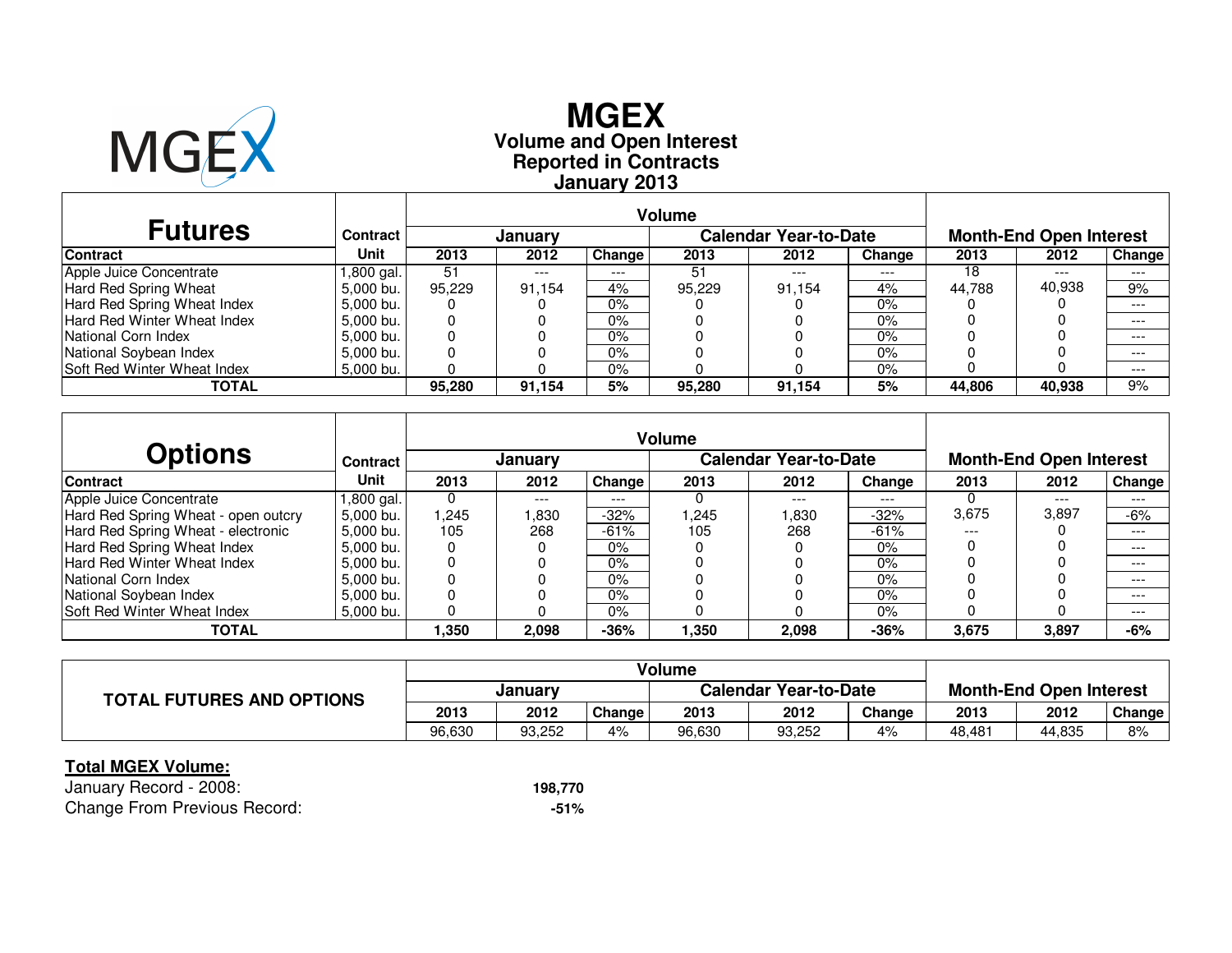

# **Reported in Contracts Volume and Open Interest MGEXFebruary 2013**

| <b>Futures</b>                     | Contract  |         | <b>February</b> |        |         | <b>Calendar Year-to-Date</b> |         |        | <b>Month-End Open Interest</b> |         |
|------------------------------------|-----------|---------|-----------------|--------|---------|------------------------------|---------|--------|--------------------------------|---------|
| <b>Contract</b>                    | Unit      | 2013    | 2012            | Change | 2013    | 2012                         | Change  | 2013   | 2012                           | Change  |
| Apple Juice Concentrate            | .800 gal. | 60      | $---$           | $---$  | 111     | $- - -$                      | $- - -$ | 41     | $---$                          | $---$   |
| Hard Red Spring Wheat              | 5.000 bu. | 129.477 | 114.782         | 13%    | 224.706 | 205.936                      | 9%      | 39.064 | 35,837                         | 9%      |
| Hard Red Spring Wheat Index        | 5.000 bu. | O       |                 | $0\%$  |         |                              | 0%      |        |                                | $---$   |
| <b>Hard Red Winter Wheat Index</b> | 5.000 bu. | 0       |                 | 0%     |         |                              | 0%      |        |                                | $---$   |
| National Corn Index                | 5.000 bu. | 0       |                 | $0\%$  |         |                              | 0%      |        |                                | $- - -$ |
| National Soybean Index             | 5.000 bu. | 0       |                 | $0\%$  |         |                              | 0%      |        |                                | $---$   |
| <b>Soft Red Winter Wheat Index</b> | 5,000 bu. |         |                 | $0\%$  |         |                              | 0%      |        |                                | $---$   |
| <b>TOTAL</b>                       |           | 129.537 | 114.782         | 13%    | 224,817 | 205.936                      | 9%      | 39,105 | 35.837                         | 9%      |

|                                     |                 |       |                 |        | <b>Volume</b> |                              |        |       |                                |         |
|-------------------------------------|-----------------|-------|-----------------|--------|---------------|------------------------------|--------|-------|--------------------------------|---------|
| <b>Options</b>                      | <b>Contract</b> |       | <b>February</b> |        |               | <b>Calendar Year-to-Date</b> |        |       | <b>Month-End Open Interest</b> |         |
| <b>Contract</b>                     | Unit            | 2013  | 2012            | Change | 2013          | 2012                         | Change | 2013  | 2012                           | Change  |
| Apple Juice Concentrate             | l.800 gal.      | 155   | $---$           | ---    | 155           | ---                          | ---    | 155   | $---$                          | $---$   |
| Hard Red Spring Wheat - open outcry | 5.000 bu.       | .008  | .616            | -38%   | 2,253         | 3.446                        | $-35%$ | 2,832 | 2,141                          | 32%     |
| Hard Red Spring Wheat - electronic  | 5.000 bu.       | 102   | 477             | -79%   | 207           | 745                          | $-72%$ | $---$ | ---                            | $---$   |
| Hard Red Spring Wheat Index         | 5,000 bu.       |       |                 | 0%     |               |                              | $0\%$  |       |                                | $---$   |
| Hard Red Winter Wheat Index         | 5,000 bu.       |       |                 | 0%     |               |                              | 0%     |       |                                | $---$   |
| National Corn Index                 | 5.000 bu.       | 0     |                 | 0%     |               |                              | $0\%$  |       |                                | $---$   |
| National Soybean Index              | 5.000 bu.       |       |                 | 0%     |               |                              | $0\%$  |       |                                | $- - -$ |
| Soft Red Winter Wheat Index         | 5,000 bu.       |       |                 | 0%     |               |                              | $0\%$  |       |                                | $---$   |
| <b>TOTAL</b>                        |                 | 265,، | 2,093           | $-40%$ | 2,615         | 4,191                        | $-38%$ | 2,987 | 2.141                          | 40%     |

| <b>TOTAL FUTURES AND OPTIONS</b> |          |         |        | Volume                       |         |        |                                |        |        |  |
|----------------------------------|----------|---------|--------|------------------------------|---------|--------|--------------------------------|--------|--------|--|
|                                  | February |         |        | <b>Calendar Year-to-Date</b> |         |        | <b>Month-End Open Interest</b> |        |        |  |
|                                  | 2013     | 2012    | Change | 2013                         | 2012    | Change | 2013                           | 2012   | Change |  |
|                                  | 130.802  | 116.875 | 12%    | 227.432                      | 210.127 | 8%     | 42.092                         | 37,978 | 11%    |  |

### **Total MGEX Volume:**

 February Record - 2011: **222,737** $-41%$ Change From Previous Record:**-41%**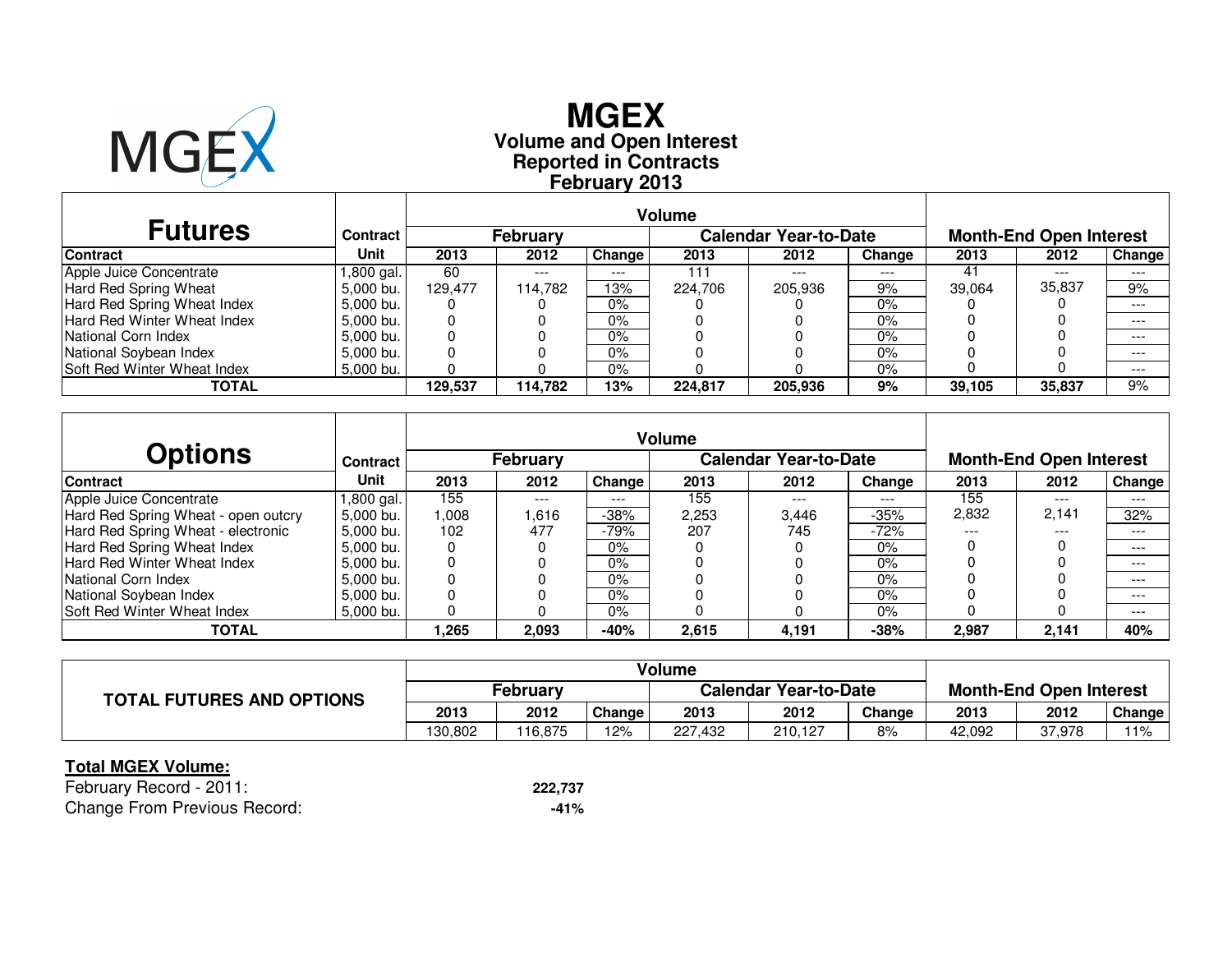

# **Reported in Contracts Volume and Open Interest MGEXMarch 2013**

| <b>Futures</b>                     | Contract  |        | March  |               |         | <b>Calendar Year-to-Date</b> |        |        | <b>Month-End Open Interest</b> |        |
|------------------------------------|-----------|--------|--------|---------------|---------|------------------------------|--------|--------|--------------------------------|--------|
| <b>Contract</b>                    | Unit      | 2013   | 2012   | <b>Change</b> | 2013    | 2012                         | Change | 2013   | 2012                           | Change |
| Apple Juice Concentrate            | ,800 gal. | 27     | $---$  | ---           | 138     | ---                          | $---$  | 50     | $---$                          | $---$  |
| Hard Red Spring Wheat              | 5.000 bu. | 91.653 | 80.154 | 14%           | 316,359 | 286,090                      | 11%    | 41.211 | 38,588                         | 7%     |
| Hard Red Spring Wheat Index        | 5.000 bu. | 0      |        | $0\%$         |         |                              | 0%     |        |                                | $---$  |
| Hard Red Winter Wheat Index        | 5.000 bu. |        |        | $0\%$         |         |                              | 0%     |        |                                | $---$  |
| National Corn Index                | 5.000 bu. |        |        | $0\%$         |         |                              | 0%     |        |                                | $---$  |
| National Soybean Index             | 5.000 bu. |        |        | $0\%$         |         |                              | 0%     |        |                                | $---$  |
| <b>Soft Red Winter Wheat Index</b> | 5.000 bu. |        |        | $0\%$         |         |                              | 0%     |        |                                | $---$  |
| <b>TOTAL</b>                       |           | 91.680 | 80.154 | 14%           | 316,497 | 286.090                      | 11%    | 41.261 | 38,588                         | 7%     |

|                                     |                 |      |              |        | <b>Volume</b> |                              |        |       |                                |               |
|-------------------------------------|-----------------|------|--------------|--------|---------------|------------------------------|--------|-------|--------------------------------|---------------|
| <b>Options</b>                      | <b>Contract</b> |      | <b>March</b> |        |               | <b>Calendar Year-to-Date</b> |        |       | <b>Month-End Open Interest</b> |               |
| <b>Contract</b>                     | Unit            | 2013 | 2012         | Change | 2013          | 2012                         | Change | 2013  | 2012                           | <b>Change</b> |
| Apple Juice Concentrate             | l.800 gal.      | 200  | $---$        | ---    | 355           | ---                          | ---    | 295   | $---$                          | $---$         |
| Hard Red Spring Wheat - open outcry | 5.000 bu.       | 566  | 490          | 16%    | 2,819         | 3,936                        | $-28%$ | 3,162 | 2,529                          | 25%           |
| Hard Red Spring Wheat - electronic  | 5.000 bu.       | 130  | 447          | $-71%$ | 337           | 1.192                        | $-72%$ | $---$ | $---$                          | $---$         |
| Hard Red Spring Wheat Index         | 5.000 bu.       |      |              | 0%     |               |                              | $0\%$  |       |                                | $---$         |
| Hard Red Winter Wheat Index         | 5,000 bu.       |      |              | 0%     |               |                              | 0%     |       |                                | $---$         |
| National Corn Index                 | 5.000 bu.       | 0    |              | 0%     |               |                              | $0\%$  |       |                                | $---$         |
| National Soybean Index              | 5,000 bu.       |      |              | 0%     |               |                              | $0\%$  |       |                                | $---$         |
| <b>Soft Red Winter Wheat Index</b>  | 5,000 bu.       |      |              | 0%     |               |                              | $0\%$  |       |                                | $---$         |
| <b>TOTAL</b>                        |                 | 896  | 937          | -4%    | 3,511         | 5.128                        | $-32%$ | 3,457 | 2,529                          | 37%           |

| <b>TOTAL FUTURES AND OPTIONS</b> |              |        |        | <b>Volume</b>                |         |        |                                |        |        |
|----------------------------------|--------------|--------|--------|------------------------------|---------|--------|--------------------------------|--------|--------|
|                                  | <b>March</b> |        |        | <b>Calendar Year-to-Date</b> |         |        | <b>Month-End Open Interest</b> |        |        |
|                                  | 2013         | 2012   | Change | 2013                         | 2012    | Change | 2013                           | 2012   | Change |
|                                  | 92.576       | 81.091 | 14%    | 320,008                      | 291,218 | 10%    | 44.718                         | 41.117 | 9%     |

### **Total MGEX Volume:**

 March Record - 2011: **155,068** $-40%$ Change From Previous Record:**-40%**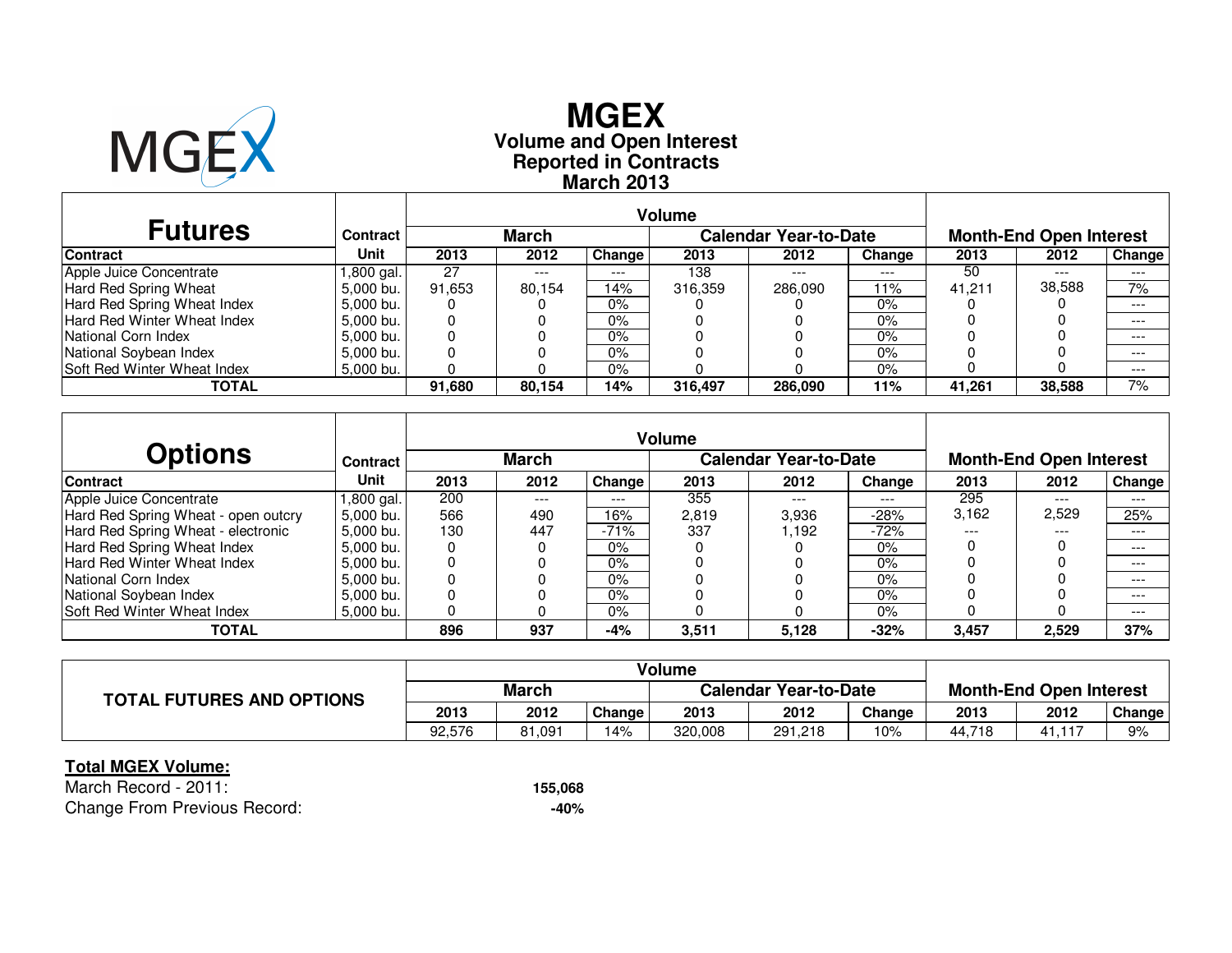

# **Reported in Contracts Volume and Open Interest MGEXApril 2013**

| <b>Futures</b>                     | <b>Contract</b> |         | April   |        |         | <b>Calendar Year-to-Date</b> |        |        | <b>Month-End Open Interest</b> |        |
|------------------------------------|-----------------|---------|---------|--------|---------|------------------------------|--------|--------|--------------------------------|--------|
| <b>Contract</b>                    | Unit            | 2013    | 2012    | Change | 2013    | 2012                         | Change | 2013   | 2012                           | Change |
| Apple Juice Concentrate            | .800 gal.       | 63      | $---$   | ---    | 201     | ---                          | $---$  | 37     | $---$                          | $---$  |
| Hard Red Spring Wheat              | 5.000 bu.       | 145.431 | 112.322 | 29%    | 461.790 | 398.412                      | 16%    | 37.147 | 37.262                         | $0\%$  |
| Hard Red Spring Wheat Index        | 5.000 bu.       | O       |         | 0%     |         |                              | 0%     |        |                                | $---$  |
| Hard Red Winter Wheat Index        | 5.000 bu.       | 0       |         | $0\%$  |         |                              | 0%     |        |                                | $---$  |
| National Corn Index                | 5.000 bu.       | 0       |         | $0\%$  |         |                              | 0%     |        |                                | $---$  |
| National Soybean Index             | 5.000 bu.       | 0       |         | $0\%$  |         |                              | 0%     |        |                                | $---$  |
| <b>Soft Red Winter Wheat Index</b> | 5,000 bu.       |         |         | $0\%$  |         |                              | 0%     |        |                                | $---$  |
| <b>TOTAL</b>                       |                 | 145.494 | 112.322 | $30\%$ | 461.991 | 398.412                      | 16%    | 37,184 | 37,262                         | $0\%$  |

|                                     |                 |        |       |        | <b>Volume</b> |                              |        |       |                                |        |
|-------------------------------------|-----------------|--------|-------|--------|---------------|------------------------------|--------|-------|--------------------------------|--------|
| <b>Options</b>                      | <b>Contract</b> |        | April |        |               | <b>Calendar Year-to-Date</b> |        |       | <b>Month-End Open Interest</b> |        |
| <b>Contract</b>                     | Unit            | 2013   | 2012  | Change | 2013          | 2012                         | Change | 2013  | 2012                           | Change |
| Apple Juice Concentrate             | l.800 gal.      | 250    | ---   | $---$  | 605           | ---                          | $---$  | 165   | $---$                          | ---    |
| Hard Red Spring Wheat - open outcry | 5,000 bu.       | 661    | 622   | 6%     | 3,480         | 4,558                        | $-24%$ | 2,327 | 2.244                          | 4%     |
| Hard Red Spring Wheat - electronic  | 5,000 bu.       | 169    | 94    | 80%    | 506           | .286                         | $-61%$ | $---$ | $---$                          | $---$  |
| Hard Red Spring Wheat Index         | 5.000 bu.       |        |       | 0%     |               |                              | $0\%$  |       |                                | ---    |
| Hard Red Winter Wheat Index         | 5,000 bu.       |        |       | 0%     |               |                              | 0%     |       |                                | ---    |
| National Corn Index                 | 5,000 bu.       |        |       | 0%     |               |                              | $0\%$  |       |                                | ---    |
| National Soybean Index              | 5,000 bu.       |        |       | 0%     |               |                              | $0\%$  |       |                                | ---    |
| Soft Red Winter Wheat Index         | 5,000 bu.       |        |       | 0%     |               |                              | 0%     |       |                                | $---$  |
| <b>TOTAL</b>                        |                 | 080، ا | 716   | 51%    | 4,591         | 5,844                        | $-21%$ | 2,492 | 2,244                          | 11%    |

| <b>TOTAL FUTURES AND OPTIONS</b> |         |         |        | Volume                       |         |        |                                |        |        |  |
|----------------------------------|---------|---------|--------|------------------------------|---------|--------|--------------------------------|--------|--------|--|
|                                  | April   |         |        | <b>Calendar Year-to-Date</b> |         |        | <b>Month-End Open Interest</b> |        |        |  |
|                                  | 2013    | 2012    | Change | 2013                         | 2012    | Change | 2013                           | 2012   | Change |  |
|                                  | 146.574 | 113.038 | 30%    | 466.582                      | 404,256 | 15%    | 39,676                         | 39,506 | $0\%$  |  |

### **Total MGEX Volume:**

April Record - 2007: **182,299** $-20%$ Change From Previous Record:**-20%**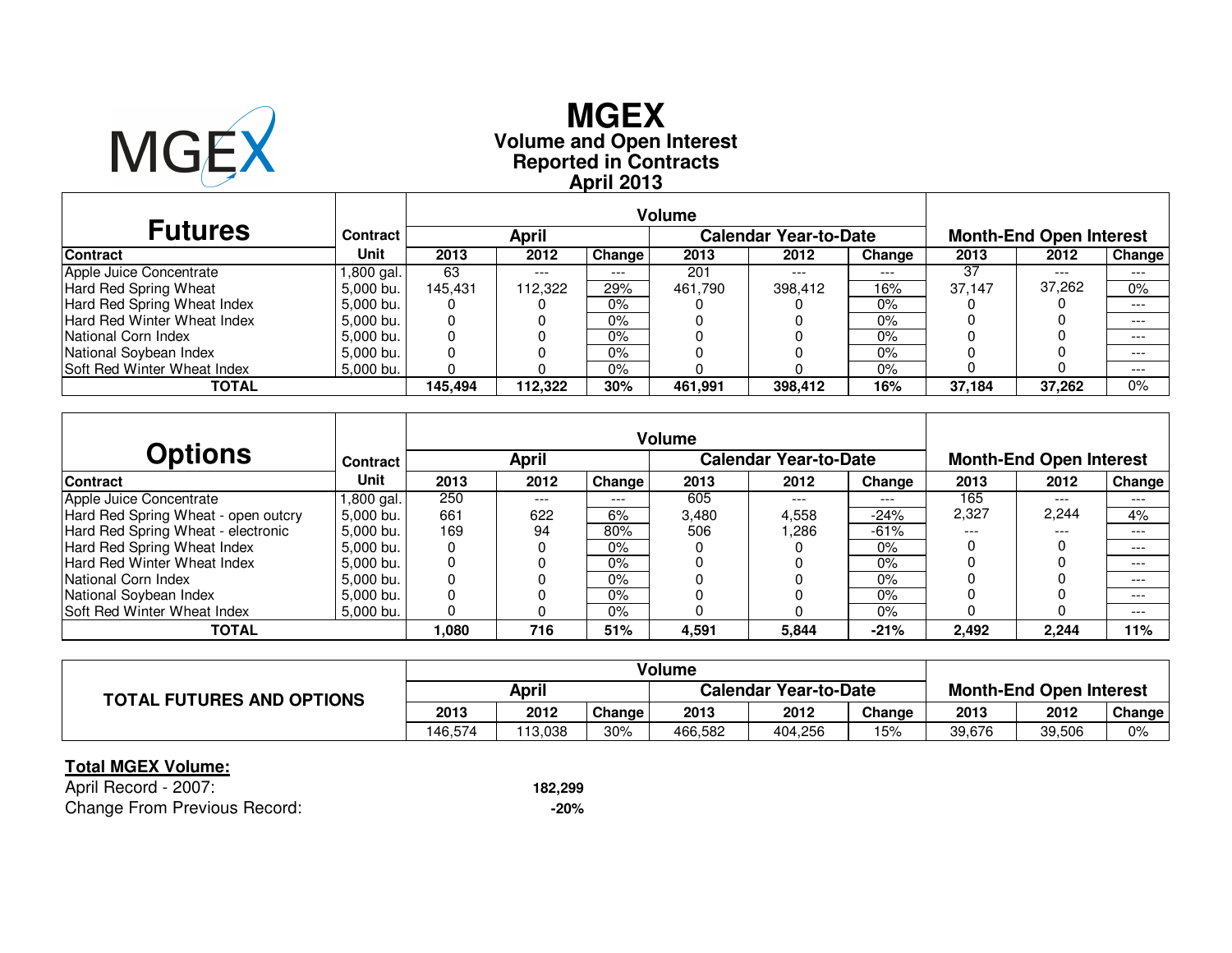

## **Reported in Contracts Volume and Open Interest MGEX May 2013**

| <b>Futures</b>                     | Contract   |        | May    |        |         | <b>Calendar Year-to-Date</b> |         |        | <b>Month-End Open Interest</b> |        |
|------------------------------------|------------|--------|--------|--------|---------|------------------------------|---------|--------|--------------------------------|--------|
| <b>Contract</b>                    | Unit       | 2013   | 2012   | Change | 2013    | 2012                         | Change  | 2013   | 2012                           | Change |
| Apple Juice Concentrate            | l,800 gal. |        | ---    | $---$  | 201     | $- - -$                      | $- - -$ | 33     | $---$                          | $---$  |
| Hard Red Spring Wheat              | 5,000 bu.  | 87,563 | 85,536 | 2%     | 549,353 | 483,948                      | 14%     | 38,694 | 38.144                         | 1%     |
| Hard Red Spring Wheat Index        | 5.000 bu.  |        |        | $0\%$  |         |                              | $0\%$   |        |                                | $--$   |
| Hard Red Winter Wheat Index        | 5.000 bu.  |        |        | 0%     |         |                              | 0%      |        |                                | ---    |
| National Corn Index                | 5,000 bu.  |        |        | 0%     |         |                              | 0%      |        |                                | $---$  |
| National Soybean Index             | 5.000 bu.  |        |        | $0\%$  |         |                              | 0%      |        |                                | $---$  |
| <b>Soft Red Winter Wheat Index</b> | 5,000 bu.  |        |        | $0\%$  |         |                              | 0%      |        |                                | $---$  |
| TOTAL                              |            | 87.563 | 85.536 | 2%     | 549.554 | 483.948                      | 14%     | 38.727 | 38.144                         | 2%     |

|                                     |            |       |       |        | <b>Volume</b> |                              |        |       |                                |        |
|-------------------------------------|------------|-------|-------|--------|---------------|------------------------------|--------|-------|--------------------------------|--------|
| Options                             | Contract   |       | May   |        |               | <b>Calendar Year-to-Date</b> |        |       | <b>Month-End Open Interest</b> |        |
| <b>Contract</b>                     | Unit       | 2013  | 2012  | Change | 2013          | 2012                         | Change | 2013  | 2012                           | Change |
| Apple Juice Concentrate             | 1,800 gal. | 362   | ---   | ---    | 967           | ---                          | ---    | 287   | $--$                           | ---    |
| Hard Red Spring Wheat - open outcry | 5.000 bu.  | 1.274 | 2,109 | $-40%$ | .855          | 6,667                        | $-72%$ | 3,505 | 3,851                          | $-9%$  |
| Hard Red Spring Wheat - electronic  | 5.000 bu.  | 183   | 237   | $-23%$ | 689           | .523                         | $-55%$ | $---$ | $---$                          | ---    |
| Hard Red Spring Wheat Index         | 5.000 bu.  | 0     |       | $0\%$  |               |                              | $0\%$  |       |                                | $--$   |
| <b>Hard Red Winter Wheat Index</b>  | 5.000 bu.  | 0     |       | $0\%$  |               |                              | 0%     |       |                                | ---    |
| National Corn Index                 | 5.000 bu.  | 0     |       | $0\%$  |               |                              | 0%     |       |                                | $--$   |
| National Soybean Index              | 5.000 bu.  |       |       | $0\%$  |               |                              | $0\%$  |       |                                | ---    |
| <b>Soft Red Winter Wheat Index</b>  | 5,000 bu.  | 0     |       | $0\%$  |               |                              | 0%     |       |                                | $---$  |
| TOTAL                               |            | 1,819 | 2,346 | $-22%$ | 3,511         | 8,190                        | $-57%$ | 3,792 | 3,851                          | $-2%$  |

| <b>TOTAL FUTURES AND OPTIONS</b> |        |        |        |                              |         |        |                                |        |               |
|----------------------------------|--------|--------|--------|------------------------------|---------|--------|--------------------------------|--------|---------------|
|                                  | May    |        |        | <b>Calendar Year-to-Date</b> |         |        | <b>Month-End Open Interest</b> |        |               |
|                                  | 2013   | 2012   | Change | 2013                         | 2012    | Change | 2013                           | 2012   | <b>Change</b> |
|                                  | 89.382 | 87,882 | 2%     | 555,964                      | 492.138 | 13%    | 42.519                         | 41,995 | 1%            |

### **Total MGEX Volume:**

May Record - 2011: **156,116** Change From Previous Record: **-43%**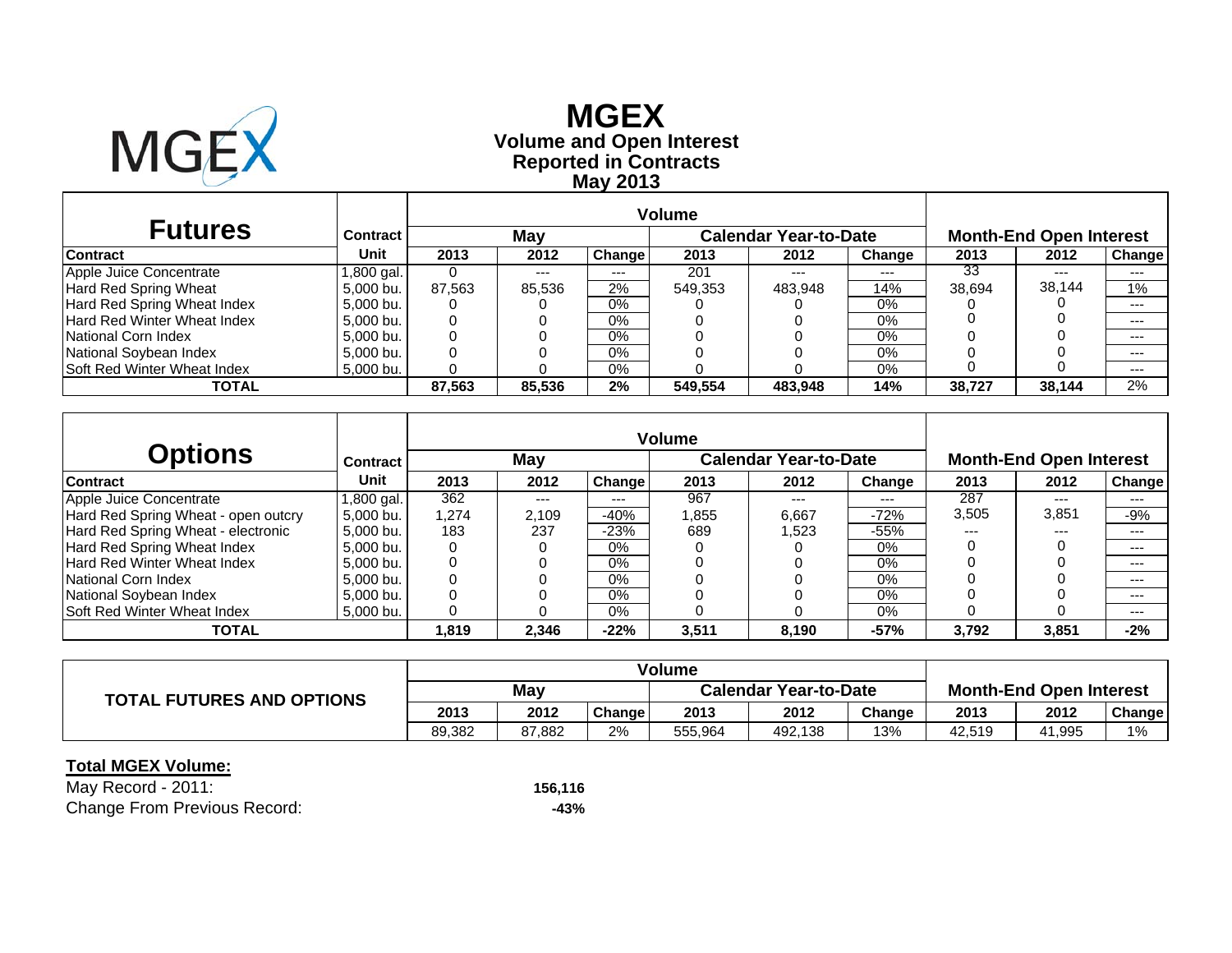

# **Reported in Contracts Volume and Open Interest MGEXJune 2013**

| <b>Futures</b>                     | Contract  |         | June    |               |         | <b>Calendar Year-to-Date</b> |        |        | <b>Month-End Open Interest</b> |        |
|------------------------------------|-----------|---------|---------|---------------|---------|------------------------------|--------|--------|--------------------------------|--------|
| <b>Contract</b>                    | Unit      | 2013    | 2012    | <b>Change</b> | 2013    | 2012                         | Change | 2013   | 2012                           | Change |
| Apple Juice Concentrate            | ,800 gal. | 85      | $---$   | ---           | 286     | $- - -$                      | $---$  | 26     | $---$                          | $---$  |
| Hard Red Spring Wheat              | 5.000 bu. | 123.880 | 110.144 | 12%           | 673,233 | 594.092                      | 13%    | 33.229 | 31.050                         | 7%     |
| Hard Red Spring Wheat Index        | 5.000 bu. |         |         | 0%            |         |                              | 0%     |        |                                | $---$  |
| Hard Red Winter Wheat Index        | 5.000 bu. |         |         | $0\%$         |         |                              | 0%     |        |                                | $---$  |
| National Corn Index                | 5.000 bu. |         |         | $0\%$         |         |                              | 0%     |        |                                | $---$  |
| National Soybean Index             | 5.000 bu. |         |         | $0\%$         |         |                              | 0%     |        |                                | $---$  |
| <b>Soft Red Winter Wheat Index</b> | 5.000 bu. |         |         | $0\%$         |         |                              | 0%     |        |                                | $---$  |
| <b>TOTAL</b>                       |           | 123.965 | 110,144 | 13%           | 673.519 | 594.092                      | 13%    | 33,255 | 31,050                         | 7%     |

|                                     |                 |       |       |        | <b>Volume</b> |                              |        |       |                                |               |
|-------------------------------------|-----------------|-------|-------|--------|---------------|------------------------------|--------|-------|--------------------------------|---------------|
| <b>Options</b>                      | <b>Contract</b> |       | June  |        |               | <b>Calendar Year-to-Date</b> |        |       | <b>Month-End Open Interest</b> |               |
| <b>Contract</b>                     | Unit            | 2013  | 2012  | Change | 2013          | 2012                         | Change | 2013  | 2012                           | <b>Change</b> |
| Apple Juice Concentrate             | l.800 gal.      | 565   | $---$ | ---    | ,532          | ---                          | ---    | 360   | $---$                          | $---$         |
| Hard Red Spring Wheat - open outcry | 5.000 bu.       | 792   | .519  | -48%   | 5,546         | 8,186                        | $-32%$ | 3,678 | 2,297                          | 60%           |
| Hard Red Spring Wheat - electronic  | 5.000 bu.       | 381   | 300   | 27%    | 1.070         | 1.823                        | $-41%$ | $---$ | $---$                          | $---$         |
| Hard Red Spring Wheat Index         | 5.000 bu.       |       |       | 0%     |               |                              | $0\%$  |       |                                | $---$         |
| Hard Red Winter Wheat Index         | 5,000 bu.       |       |       | 0%     |               |                              | 0%     |       |                                | $---$         |
| National Corn Index                 | 5.000 bu.       | 0     |       | 0%     |               |                              | $0\%$  |       |                                | $---$         |
| National Soybean Index              | 5,000 bu.       |       |       | 0%     |               |                              | $0\%$  |       |                                | $---$         |
| <b>Soft Red Winter Wheat Index</b>  | 5,000 bu.       |       |       | 0%     |               |                              | $0\%$  |       |                                | $---$         |
| <b>TOTAL</b>                        |                 | 1,738 | 1,819 | -4%    | 8,148         | 10.009                       | $-19%$ | 4,038 | 2,297                          | 76%           |

|                                  |         |         |               | Volume                       |         |        |                                |        |        |
|----------------------------------|---------|---------|---------------|------------------------------|---------|--------|--------------------------------|--------|--------|
| <b>TOTAL FUTURES AND OPTIONS</b> | June    |         |               | <b>Calendar Year-to-Date</b> |         |        | <b>Month-End Open Interest</b> |        |        |
|                                  | 2013    | 2012    | <b>Change</b> | 2013                         | 2012    | Change | 2013                           | 2012   | Change |
|                                  | 125.703 | 111.963 | 12%           | 681.667                      | 604.101 | 13%    | 37.293                         | 33,347 | 12%    |

### **Total MGEX Volume:**

 June Record - 2011: **215,581** $-42%$ Change From Previous Record:**-42%**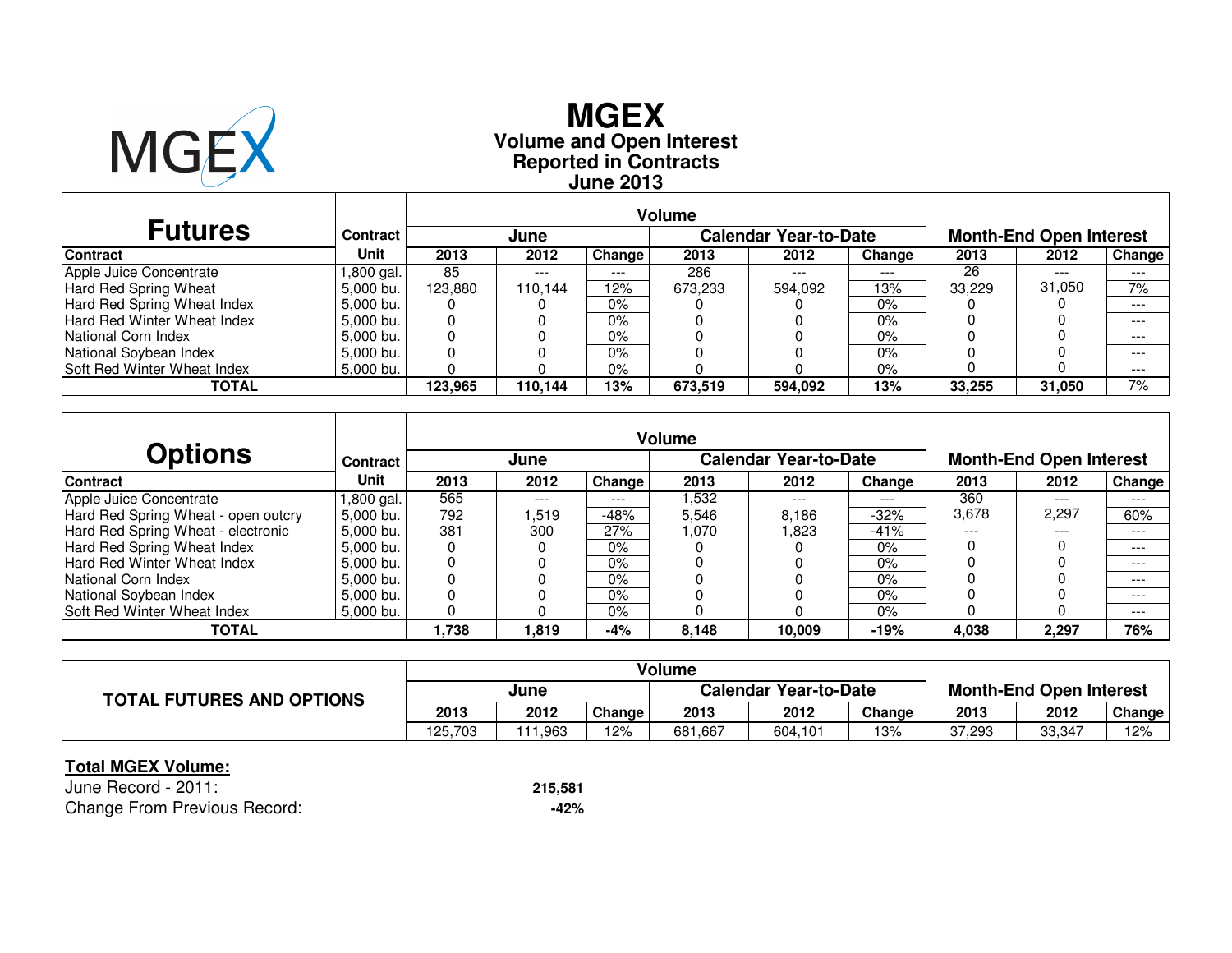

## **Reported in Contracts Volume and Open Interest MGEX July 2013**

| <b>Futures</b>                     | Contract   |        | July   |        |         | <b>Calendar Year-to-Date</b> |         |        | <b>Month-End Open Interest</b> |         |
|------------------------------------|------------|--------|--------|--------|---------|------------------------------|---------|--------|--------------------------------|---------|
| <b>Contract</b>                    | Unit       | 2013   | 2012   | Change | 2013    | 2012                         | Change  | 2013   | 2012                           | Change  |
| Apple Juice Concentrate            | 1,800 gal. |        | ---    | $---$  | 293     | $- - -$                      | $- - -$ | 33     | $---$                          | $---$   |
| Hard Red Spring Wheat              | 5,000 bu.  | 98,357 | 99,762 | $-1\%$ | 771,590 | 693,854                      | 11%     | 35,411 | 39,085                         | -9%     |
| Hard Red Spring Wheat Index        | 5,000 bu.  |        |        | 0%     |         |                              | 0%      |        |                                | $--$    |
| Hard Red Winter Wheat Index        | 5.000 bu.  |        |        | 0%     |         |                              | 0%      |        |                                | $---$   |
| National Corn Index                | 5.000 bu.  |        |        | 0%     |         |                              | 0%      |        |                                | $- - -$ |
| National Soybean Index             | 5,000 bu.  |        |        | 0%     |         |                              | $0\%$   |        |                                | $---$   |
| <b>Soft Red Winter Wheat Index</b> | 5.000 bu.  |        |        | 0%     |         |                              | 0%      |        |                                | $--$    |
| TOTAL                              |            | 98.364 | 99.762 | -1%    | 771.883 | 693.854                      | 11%     | 35.444 | 39,085                         | $-9%$   |

|                                     |           |          |       |        | <b>Volume</b> |                              |        |       |                                |        |
|-------------------------------------|-----------|----------|-------|--------|---------------|------------------------------|--------|-------|--------------------------------|--------|
| Options                             | Contract  |          | July  |        |               | <b>Calendar Year-to-Date</b> |        |       | <b>Month-End Open Interest</b> |        |
| <b>Contract</b>                     | Unit      | 2013     | 2012  | Change | 2013          | 2012                         | Change | 2013  | 2012                           | Change |
| Apple Juice Concentrate             | ,800 gal. | 80       | $---$ | $---$  | 1.612         | ---                          | ---    | 440   | $--$                           | $---$  |
| Hard Red Spring Wheat - open outcry | 5.000 bu. | 775      | 618.ا | -52%   | 6,321         | 9,804                        | $-36%$ | 4,768 | 3,604                          | 32%    |
| Hard Red Spring Wheat - electronic  | 5.000 bu. | 693      | 220   | 215%   | 1,763         | 2.043                        | $-14%$ | $---$ | $---$                          | $---$  |
| Hard Red Spring Wheat Index         | 5.000 bu. | 0        | O     | 0%     |               |                              | $0\%$  |       |                                | $---$  |
| Hard Red Winter Wheat Index         | 5.000 bu. | 0        |       | 0%     |               |                              | $0\%$  |       |                                | ---    |
| National Corn Index                 | 5.000 bu. | 0        |       | $0\%$  |               |                              | $0\%$  |       |                                | ---    |
| National Soybean Index              | 5.000 bu. | 0        |       | $0\%$  |               |                              | $0\%$  |       |                                | $---$  |
| <b>Soft Red Winter Wheat Index</b>  | 5,000 bu. | $\Omega$ |       | 0%     |               |                              | 0%     |       |                                | $--$   |
| TOTAL                               |           | 548. ا   | 1,838 | $-16%$ | 9,696         | 11.847                       | $-18%$ | 5,208 | 3.604                          | 45%    |

| <b>TOTAL FUTURES AND OPTIONS</b> |        |         |        | <b>Volume</b>                |         |        |                                |        |        |
|----------------------------------|--------|---------|--------|------------------------------|---------|--------|--------------------------------|--------|--------|
|                                  | July   |         |        | <b>Calendar Year-to-Date</b> |         |        | <b>Month-End Open Interest</b> |        |        |
|                                  | 2013   | 2012    | Change | 2013                         | 2012    | Change | 2013                           | 2012   | Change |
|                                  | 99.912 | 101.600 | $-2%$  | 781.579                      | 705,701 | 11%    | 40.652                         | 42,689 | $-5%$  |

#### **Total MGEX Volume:**

July Record - 2006: **174,827** Change From Previous Record: **-43%**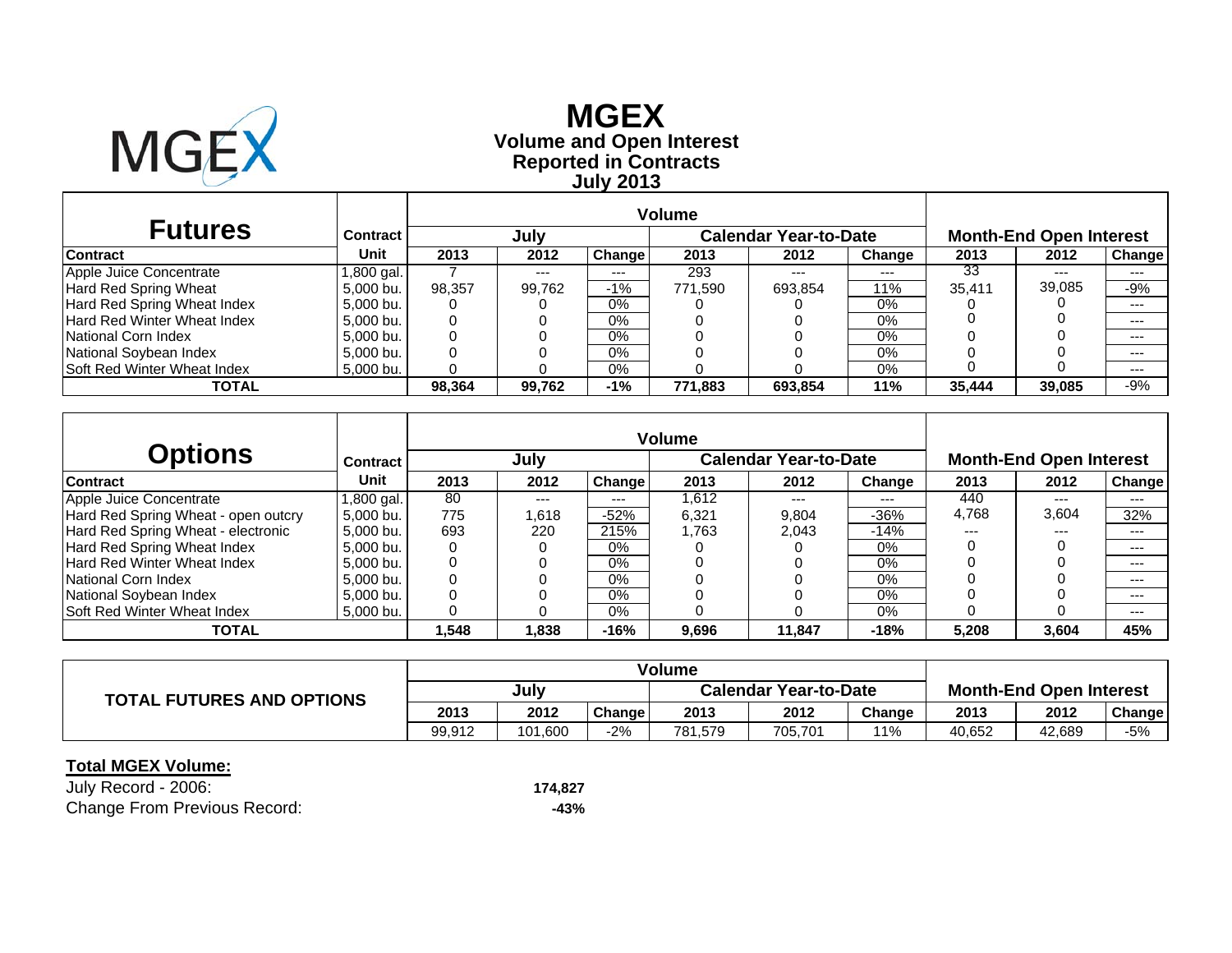

# **Reported in Contracts Volume and Open Interest MGEX August 2013**

| <b>Futures</b>                     | Contract   |         | <b>August</b> |        |         | <b>Calendar Year-to-Date</b> |        | <b>Month-End Open Interest</b> |        |         |  |
|------------------------------------|------------|---------|---------------|--------|---------|------------------------------|--------|--------------------------------|--------|---------|--|
| <b>Contract</b>                    | Unit       | 2013    | 2012          | Change | 2013    | 2012                         | Change | 2013                           | 2012   | Change  |  |
| Apple Juice Concentrate            | 1,800 gal. | 85      | 17            | 400%   | 378     |                              | 2124%  | 15                             | 10     | 50%     |  |
| Hard Red Spring Wheat              | 5.000 bu.  | 166.793 | 132.883       | 26%    | 938,383 | 826.737                      | 14%    | 32.355                         | 39,544 | $-18%$  |  |
| Hard Red Spring Wheat Index        | 5,000 bu.  |         |               | $0\%$  |         |                              | 0%     |                                |        | $---$   |  |
| Hard Red Winter Wheat Index        | 5,000 bu.  |         |               | $0\%$  |         |                              | 0%     |                                |        | $- - -$ |  |
| National Corn Index                | 5.000 bu.  |         |               | 0%     |         |                              | 0%     |                                |        | $--$    |  |
| National Soybean Index             | 5,000 bu.  |         |               | $0\%$  |         |                              | $0\%$  |                                |        | ---     |  |
| <b>Soft Red Winter Wheat Index</b> | 5,000 bu.  |         |               | 0%     |         |                              | 0%     |                                |        | $--$    |  |
| <b>TOTAL</b>                       |            | 166.878 | 132.900       | 26%    | 938,761 | 826.754                      | 14%    | 32,370                         | 39,554 | $-18%$  |  |

|                                     |           |       |               |        | <b>Volume</b> |                              |        |       |                                |        |
|-------------------------------------|-----------|-------|---------------|--------|---------------|------------------------------|--------|-------|--------------------------------|--------|
| Options                             | Contract  |       | <b>August</b> |        |               | <b>Calendar Year-to-Date</b> |        |       | <b>Month-End Open Interest</b> |        |
| <b>Contract</b>                     | Unit      | 2013  | 2012          | Change | 2013          | 2012                         | Change | 2013  | 2012                           | Change |
| Apple Juice Concentrate             | ,800 gal. | 585   | 0             | $0\%$  | 2.197         |                              | $0\%$  | 145   |                                | 0%     |
| Hard Red Spring Wheat - open outcry | 5,000 bu. | 1,920 | 976           | 97%    | 8,241         | 10.780                       | $-24%$ | 4,018 | 2,497                          | 61%    |
| Hard Red Spring Wheat - electronic  | 5.000 bu. | 426   | 84            | 407%   | 2.189         | 2.127                        | 3%     | $---$ | $---$                          | $--$   |
| Hard Red Spring Wheat Index         | 5.000 bu. | 0     | 0             | $0\%$  |               |                              | 0%     |       |                                | $---$  |
| Hard Red Winter Wheat Index         | 5.000 bu. | 0     |               | $0\%$  |               |                              | $0\%$  |       |                                | ---    |
| National Corn Index                 | 5.000 bu. | 0     |               | $0\%$  |               |                              | 0%     |       |                                | ---    |
| National Soybean Index              | 5.000 bu. | 0     |               | $0\%$  |               |                              | $0\%$  |       |                                | ---    |
| Soft Red Winter Wheat Index         | 5,000 bu. | 0     |               | $0\%$  |               |                              | $0\%$  |       |                                | $---$  |
| TOTAL                               |           | 2,931 | 1,060         | 177%   | 12.627        | 12.907                       | $-2%$  | 4,163 | 2,497                          | 67%    |

| <b>TOTAL FUTURES AND OPTIONS</b> |         |         |        |                              |         |        |                                |        |        |
|----------------------------------|---------|---------|--------|------------------------------|---------|--------|--------------------------------|--------|--------|
|                                  | Auaust  |         |        | <b>Calendar Year-to-Date</b> |         |        | <b>Month-End Open Interest</b> |        |        |
|                                  | 2013    | 2012    | Change | 2013                         | 2012    | Change | 2013                           | 2012   | Change |
|                                  | 169.809 | 133.960 | 27%    | 951,388                      | 839,661 | 13%    | 36,533                         | 42,051 | $-13%$ |

### **Total MGEX Volume:**

August Record - 2007: **216,593** Change From Previous Record: **-22%**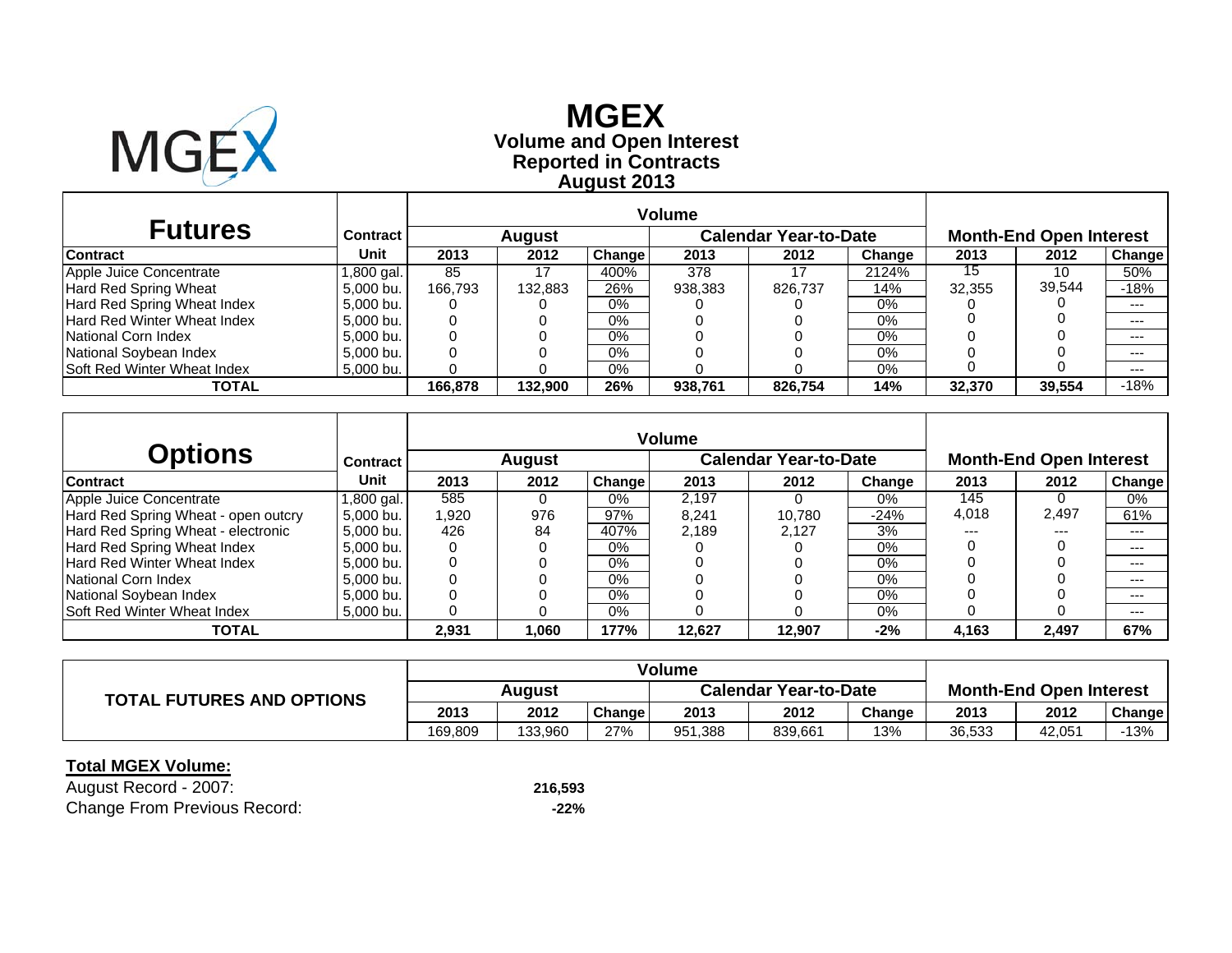

# **Reported in Contracts Volume and Open Interest MGEX September 2013**

| <b>Futures</b>                     | <b>Contract</b> |         | <b>September</b> |        |           | Calendar Year-to-Date |        | <b>Month-End Open Interest</b> |        |               |  |
|------------------------------------|-----------------|---------|------------------|--------|-----------|-----------------------|--------|--------------------------------|--------|---------------|--|
| <b>Contract</b>                    | Unit            | 2013    | 2012             | Change | 2013      | 2012                  | Change | 2013                           | 2012   | <b>Change</b> |  |
| Apple Juice Concentrate            | .800 gal.       | 13      | 13               | $0\%$  | 391       | 30                    | 1203%  | 14                             |        | 27%           |  |
| Hard Red Spring Wheat              | 5.000 bu.       | 133.134 | 86.728           | 54%    | 1.071.517 | 913,465               | 17%    | 46.550                         | 43.455 | 7%            |  |
| Hard Red Spring Wheat Index        | 5.000 bu.       |         |                  | 0%     |           |                       | $0\%$  |                                |        | $- - -$       |  |
| Hard Red Winter Wheat Index        | 5,000 bu.       |         |                  | $0\%$  |           |                       | $0\%$  |                                |        | $---$         |  |
| National Corn Index                | 5.000 bu.       |         |                  | 0%     |           |                       | 0%     |                                |        | $- - -$       |  |
| National Soybean Index             | 5.000 bu.       |         |                  | $0\%$  |           |                       | 0%     |                                |        | $- - -$       |  |
| <b>Soft Red Winter Wheat Index</b> | 5,000 bu.       |         |                  | 0%     |           |                       | 0%     |                                |        | $- - -$       |  |
| <b>TOTAL</b>                       |                 | 133.147 | 86.741           | 53%    | 1.071.908 | 913.495               | 17%    | 46.564                         | 43.466 | 7%            |  |

| Options                             | <b>Contract</b> |       | <b>September</b> |        |        | <b>Calendar Year-to-Date</b> |        |       | <b>Month-End Open Interest</b> |        |
|-------------------------------------|-----------------|-------|------------------|--------|--------|------------------------------|--------|-------|--------------------------------|--------|
| <b>Contract</b>                     | <b>Unit</b>     | 2013  | 2012             | Change | 2013   | 2012                         | Change | 2013  | 2012                           | Change |
| Apple Juice Concentrate             | l,800 gal.      | 140   | 0                | $0\%$  | 2,337  |                              | 0%     | 285   |                                | 0%     |
| Hard Red Spring Wheat - open outcry | 5,000 bu.       | 1,954 | 970              | 101%   | 10.195 | 11.750                       | $-13%$ | 6,036 | 3.347                          | 80%    |
| Hard Red Spring Wheat - electronic  | 5,000 bu.       | 635   | 48               | 1223%  | 2.824  | 2.175                        | 30%    | $---$ | $---$                          | ---    |
| Hard Red Spring Wheat Index         | 5.000 bu.       | 0     |                  | $0\%$  |        |                              | $0\%$  |       |                                | ---    |
| <b>Hard Red Winter Wheat Index</b>  | 5.000 bu.       | 0     |                  | $0\%$  |        |                              | $0\%$  |       |                                | $---$  |
| National Corn Index                 | 5.000 bu.       | 0     |                  | $0\%$  |        |                              | 0%     |       |                                | $--$   |
| National Soybean Index              | 5.000 bu.       |       |                  | $0\%$  |        |                              | $0\%$  |       |                                | $---$  |
| <b>Soft Red Winter Wheat Index</b>  | 5,000 bu.       | 0     |                  | $0\%$  |        |                              | 0%     |       |                                | $---$  |
| <b>TOTAL</b>                        |                 | 2,729 | 1,018            | 168%   | 15,356 | 13,925                       | 10%    | 6,321 | 3,347                          | 89%    |

|                                  |                  |        |        | Volume                       |         |        |                                |        |        |
|----------------------------------|------------------|--------|--------|------------------------------|---------|--------|--------------------------------|--------|--------|
| <b>TOTAL FUTURES AND OPTIONS</b> | <b>September</b> |        |        | <b>Calendar Year-to-Date</b> |         |        | <b>Month-End Open Interest</b> |        |        |
|                                  | 2013             | 2012   | Change | 2013                         | 2012    | Change | 2013                           | 2012   | Change |
|                                  | 135.876          | 87.759 | 55%    | 1.087.264                    | 927,420 | 17%    | 52.885                         | 46,813 | 13%    |

### **Total MGEX Volume:**

September Record - 2002: **162,596** Change From Previous Record: **-16%**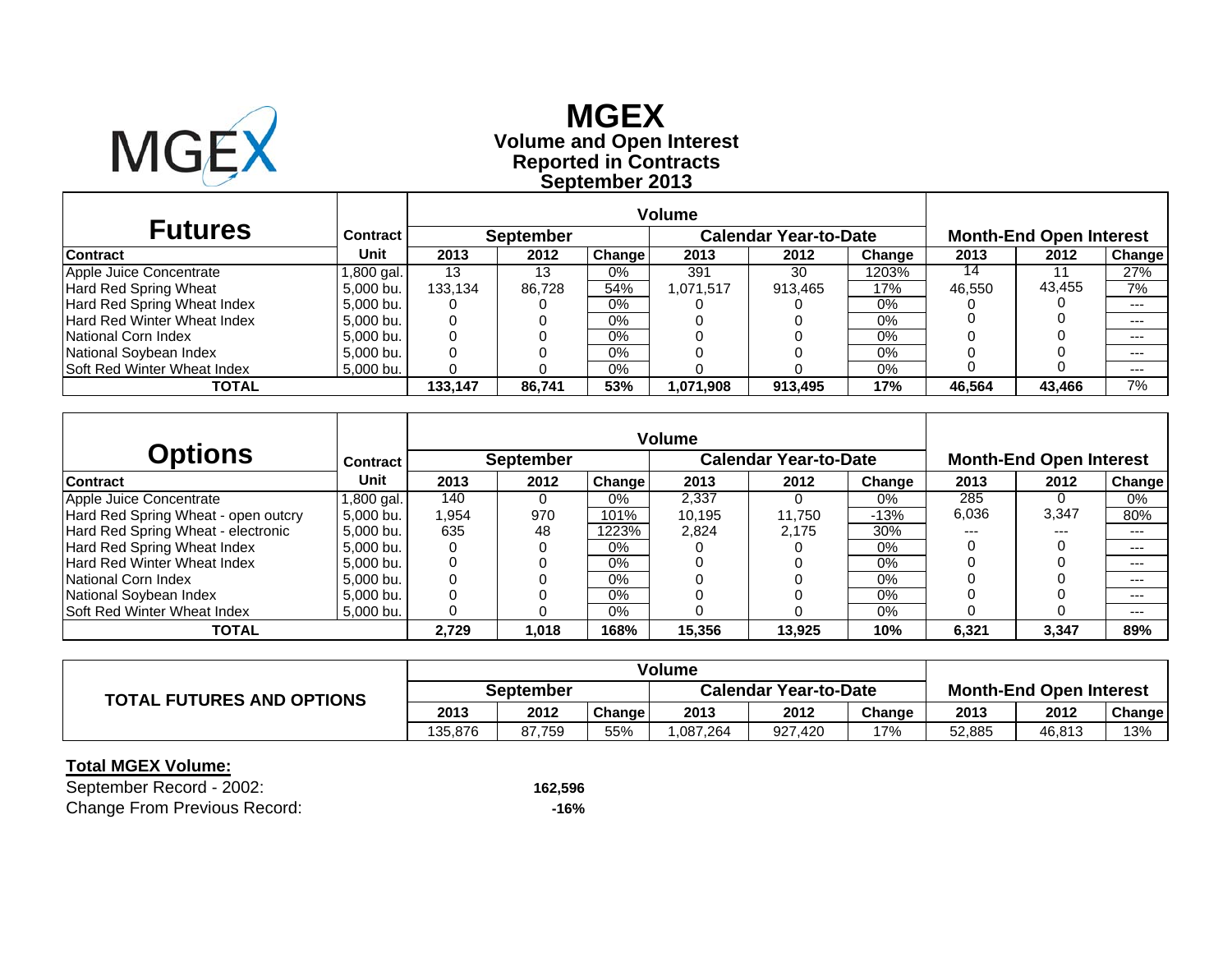

## **Reported in Contracts Volume and Open Interest MGEX October 2013**

| <b>Futures</b>                     | Contract  |         | <b>October</b> |        |          | <b>Calendar Year-to-Date</b> |        |        | <b>Month-End Open Interest</b> |        |
|------------------------------------|-----------|---------|----------------|--------|----------|------------------------------|--------|--------|--------------------------------|--------|
| <b>Contract</b>                    | Unit      | 2013    | 2012           | Change | 2013     | 2012                         | Change | 2013   | 2012                           | Change |
| Apple Juice Concentrate            | .800 gal. | 66      | 16             | 313%   | 457      | 46                           | 893%   | 15     |                                | 67%    |
| Hard Red Spring Wheat              | 5.000 bu. | 120.349 | 106.356        | 13%    | .191.866 | 1,019,821                    | 17%    | 53.177 | 42.843                         | 24%    |
| Hard Red Spring Wheat Index        | 5,000 bu. |         |                | $0\%$  |          |                              | 0%     |        |                                | $--$   |
| <b>Hard Red Winter Wheat Index</b> | 5,000 bu. |         |                | 0%     |          |                              | 0%     |        |                                | ---    |
| National Corn Index                | 5.000 bu. |         |                | 0%     |          |                              | 0%     |        |                                | $--$   |
| National Soybean Index             | 5,000 bu. |         |                | 0%     |          |                              | 0%     |        |                                | $---$  |
| <b>Soft Red Winter Wheat Index</b> | 5,000 bu. |         |                | 0%     |          |                              | 0%     |        |                                | $---$  |
| TOTAL                              |           | 120.415 | 106.372        | 13%    | .192.323 | 1.019.867                    | 17%    | 53.192 | 42,852                         | 24%    |

|                                     |                 | <b>Volume</b> |                |        |        |                              |        |       |                                |        |
|-------------------------------------|-----------------|---------------|----------------|--------|--------|------------------------------|--------|-------|--------------------------------|--------|
| Options                             | <b>Contract</b> |               | <b>October</b> |        |        | <b>Calendar Year-to-Date</b> |        |       | <b>Month-End Open Interest</b> |        |
| <b>Contract</b>                     | Unit            | 2013          | 2012           | Change | 2013   | 2012                         | Change | 2013  | 2012                           | Change |
| Apple Juice Concentrate             | ,800 gal.'      | 386           |                | $0\%$  | 2.723  |                              | 0%     | 190   |                                | 0%     |
| Hard Red Spring Wheat - open outcry | 5,000 bu.       | 515. ا        | 409            | 270%   | 11.710 | 12.159                       | $-4%$  | 7,511 | 3,465                          | 117%   |
| Hard Red Spring Wheat - electronic  | 5.000 bu.       | 486           | 15             | 3140%  | 3.310  | 2.190                        | 51%    | $---$ | $---$                          | ---    |
| Hard Red Spring Wheat Index         | 5.000 bu.       | 0             |                | $0\%$  |        |                              | $0\%$  |       |                                | $---$  |
| Hard Red Winter Wheat Index         | 5.000 bu.       | 0             |                | $0\%$  |        |                              | $0\%$  |       |                                | $---$  |
| National Corn Index                 | 5.000 bu.       | 0             |                | $0\%$  |        |                              | 0%     |       |                                | ---    |
| National Soybean Index              | 5.000 bu.       |               |                | $0\%$  |        |                              | 0%     |       |                                | ---    |
| <b>Soft Red Winter Wheat Index</b>  | 5,000 bu.       | 0             |                | $0\%$  |        |                              | $0\%$  |       |                                | $---$  |
| <b>TOTAL</b>                        |                 | 2,387         | 424            | 463%   | 17,743 | 14,349                       | 24%    | 7,701 | 3,465                          | 122%   |

|                                  |         |         |               | <b>Volume</b>                |          |        |                                |        |               |
|----------------------------------|---------|---------|---------------|------------------------------|----------|--------|--------------------------------|--------|---------------|
| <b>TOTAL FUTURES AND OPTIONS</b> | October |         |               | <b>Calendar Year-to-Date</b> |          |        | <b>Month-End Open Interest</b> |        |               |
|                                  | 2013    | 2012    | <b>Change</b> | 2013                         | 2012     | Change | 2013                           | 2012   | <b>Change</b> |
|                                  | 122.802 | 106.796 | 15%           | .210.066                     | ,034,216 | 17%    | 60.893                         | 46,317 | 31%           |

### **Total MGEX Volume:**

October Record - 2007: **200,448** Change From Previous Record: **-39%**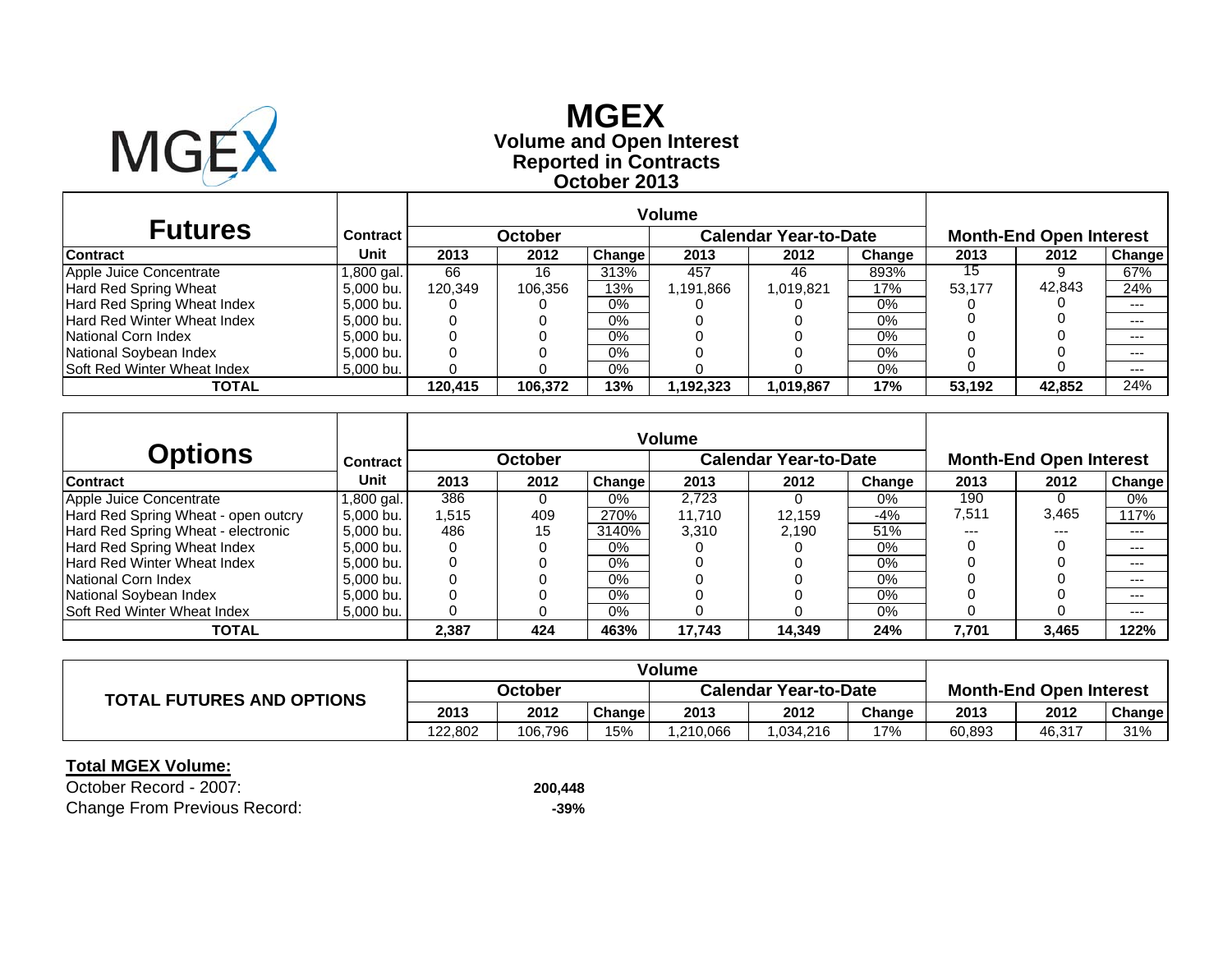

# **Reported in Contracts Volume and Open Interest MGEXNovember 2013**

| <b>Futures</b>                     | <b>Contract</b> |         | <b>November</b> |        |           | <b>Calendar Year-to-Date</b> |        |        | <b>Month-End Open Interest</b> |         |
|------------------------------------|-----------------|---------|-----------------|--------|-----------|------------------------------|--------|--------|--------------------------------|---------|
| <b>Contract</b>                    | Unit            | 2013    | 2012            | Change | 2013      | 2012                         | Change | 2013   | 2012                           | Change  |
| Apple Juice Concentrate            | .800 gal.       |         | 33              | $-91%$ | 460       | 79                           | 482%   | 12     | 17                             | $-29%$  |
| Hard Red Spring Wheat              | 5.000 bu.       | 162.630 | 128.226         | 27%    | .354,496  | 1,148,047                    | 18%    | 52.523 | 42,370                         | 24%     |
| Hard Red Spring Wheat Index        | 5.000 bu.       | O       |                 | $0\%$  |           |                              | 0%     |        |                                | $---$   |
| <b>Hard Red Winter Wheat Index</b> | 5.000 bu.       | 0       |                 | 0%     |           |                              | 0%     |        |                                | $---$   |
| National Corn Index                | 5.000 bu.       | 0       |                 | 0%     |           |                              | 0%     |        |                                | $- - -$ |
| National Soybean Index             | 5.000 bu.       | 0       |                 | $0\%$  |           |                              | 0%     |        |                                | $---$   |
| <b>Soft Red Winter Wheat Index</b> | 5,000 bu.       |         |                 | $0\%$  |           |                              | 0%     |        |                                | $---$   |
| <b>TOTAL</b>                       |                 | 162.633 | 128,259         | 27%    | 1,354,956 | 1,148,126                    | 18%    | 52.535 | 42.387                         | 24%     |

|                                     |                 |       |          |        | <b>Volume</b> |                              |        |       |                                |        |
|-------------------------------------|-----------------|-------|----------|--------|---------------|------------------------------|--------|-------|--------------------------------|--------|
| <b>Options</b>                      | <b>Contract</b> |       | November |        |               | <b>Calendar Year-to-Date</b> |        |       | <b>Month-End Open Interest</b> |        |
| <b>Contract</b>                     | Unit            | 2013  | 2012     | Change | 2013          | 2012                         | Change | 2013  | 2012                           | Change |
| Apple Juice Concentrate             | l.800 gal.      | 910   |          | 0%     | 3.633         |                              | $0\%$  | 552   |                                | $0\%$  |
| Hard Red Spring Wheat - open outcry | 5.000 bu.       | 854   | 908      | -6%    | 12.564        | 13.067                       | $-4%$  | 5,652 | 2.147                          | 163%   |
| Hard Red Spring Wheat - electronic  | 5.000 bu.       | 448   | 12       | 3633%  | 3.758         | 2.202                        | 71%    | $---$ | $---$                          | $---$  |
| Hard Red Spring Wheat Index         | 5.000 bu.       |       |          | 0%     |               |                              | $0\%$  |       |                                | $---$  |
| Hard Red Winter Wheat Index         | 5.000 bu.       |       |          | 0%     |               |                              | 0%     |       |                                | $---$  |
| National Corn Index                 | 5.000 bu.       |       |          | 0%     |               |                              | $0\%$  |       |                                | $---$  |
| National Soybean Index              | 5.000 bu.       |       |          | 0%     |               |                              | $0\%$  |       |                                | $---$  |
| <b>Soft Red Winter Wheat Index</b>  | 5,000 bu.       |       |          | 0%     |               |                              | $0\%$  |       |                                | $---$  |
| <b>TOTAL</b>                        |                 | 2,212 | 920      | 140%   | 19,955        | 15,269                       | 31%    | 6,204 | 2,147                          | 189%   |

|                                  |          |         |        | Volume                       |         |        |                                |        |        |  |
|----------------------------------|----------|---------|--------|------------------------------|---------|--------|--------------------------------|--------|--------|--|
| <b>TOTAL FUTURES AND OPTIONS</b> | November |         |        | <b>Calendar Year-to-Date</b> |         |        | <b>Month-End Open Interest</b> |        |        |  |
|                                  | 2013     | 2012    | Change | 2013                         | 2012    | Change | 2013                           | 2012   | Change |  |
|                                  | 164.845  | 129.179 | 28%    | .374,911                     | 163,395 | 18%    | 58,739                         | 44,534 | 32%    |  |

### **Total MGEX Volume:**

 November Record -2010:Change From Previous Record:**-10%**